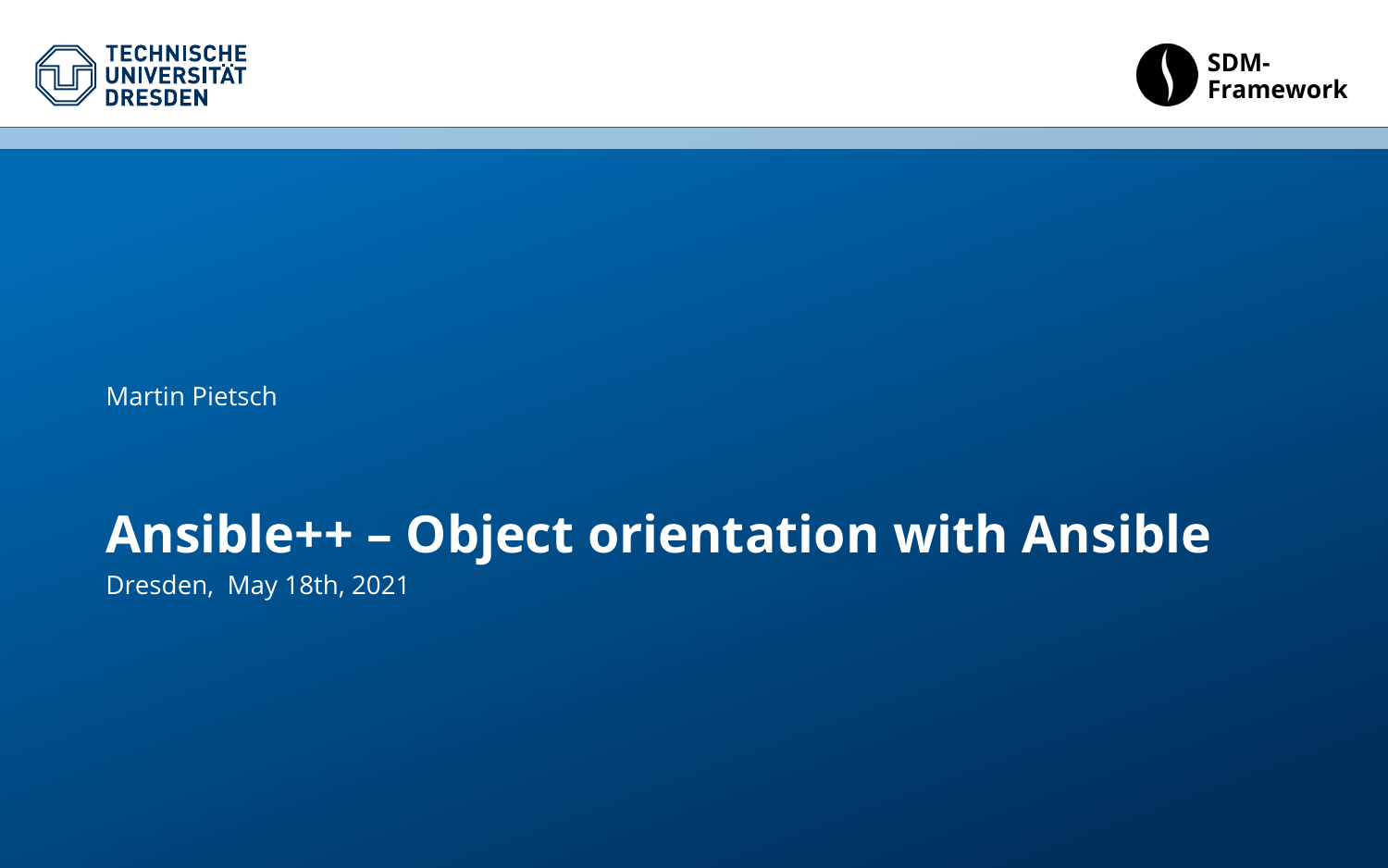

[Introduction](#page-2-0)

[Theoretical Part](#page-5-0)

[Practical Part](#page-12-0)

[Conclusion](#page-14-0)





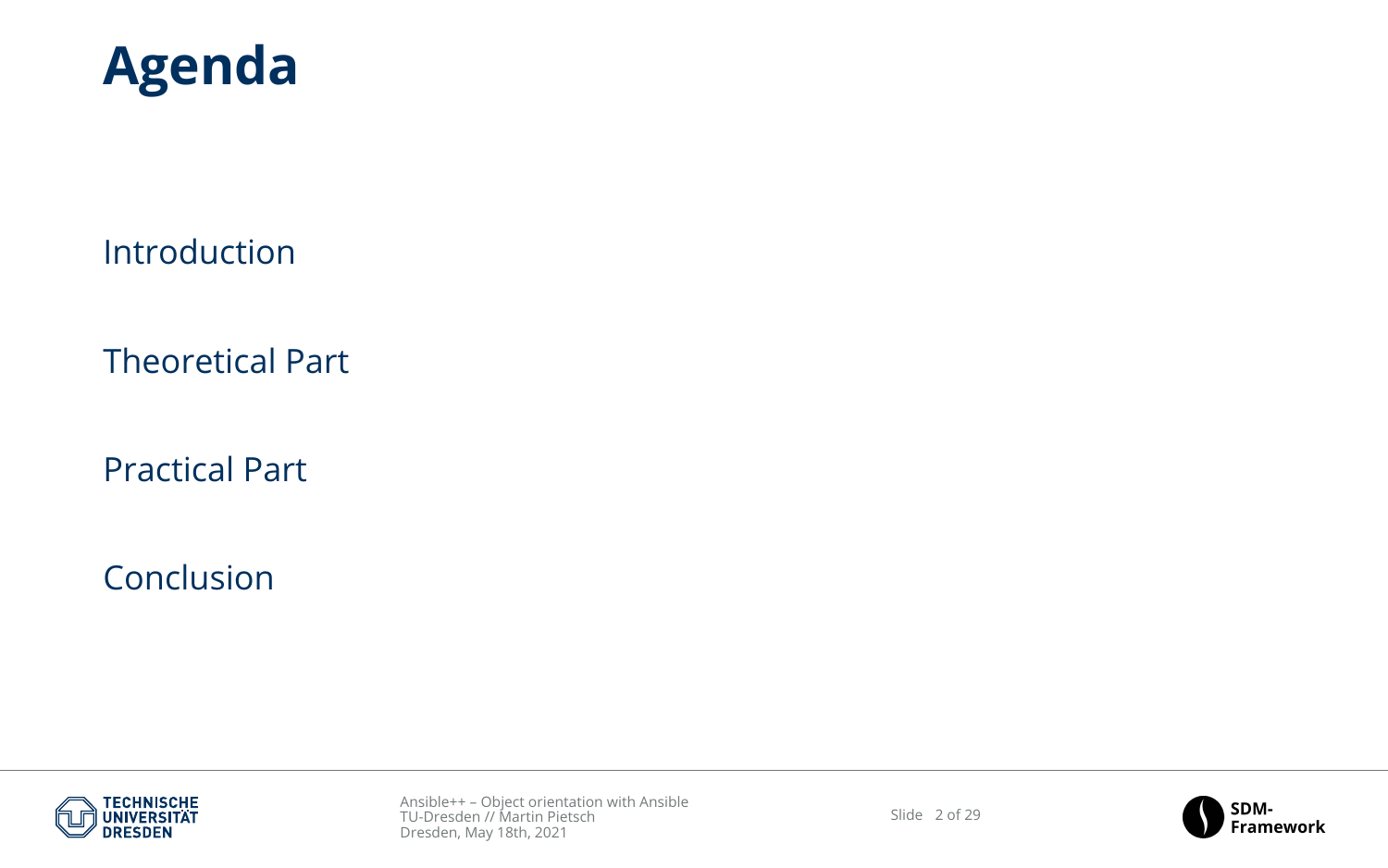<span id="page-2-0"></span>

#### [Introduction](#page-2-0)

[Theoretical Part](#page-5-0)

[Practical Part](#page-12-0)

[Conclusion](#page-14-0)





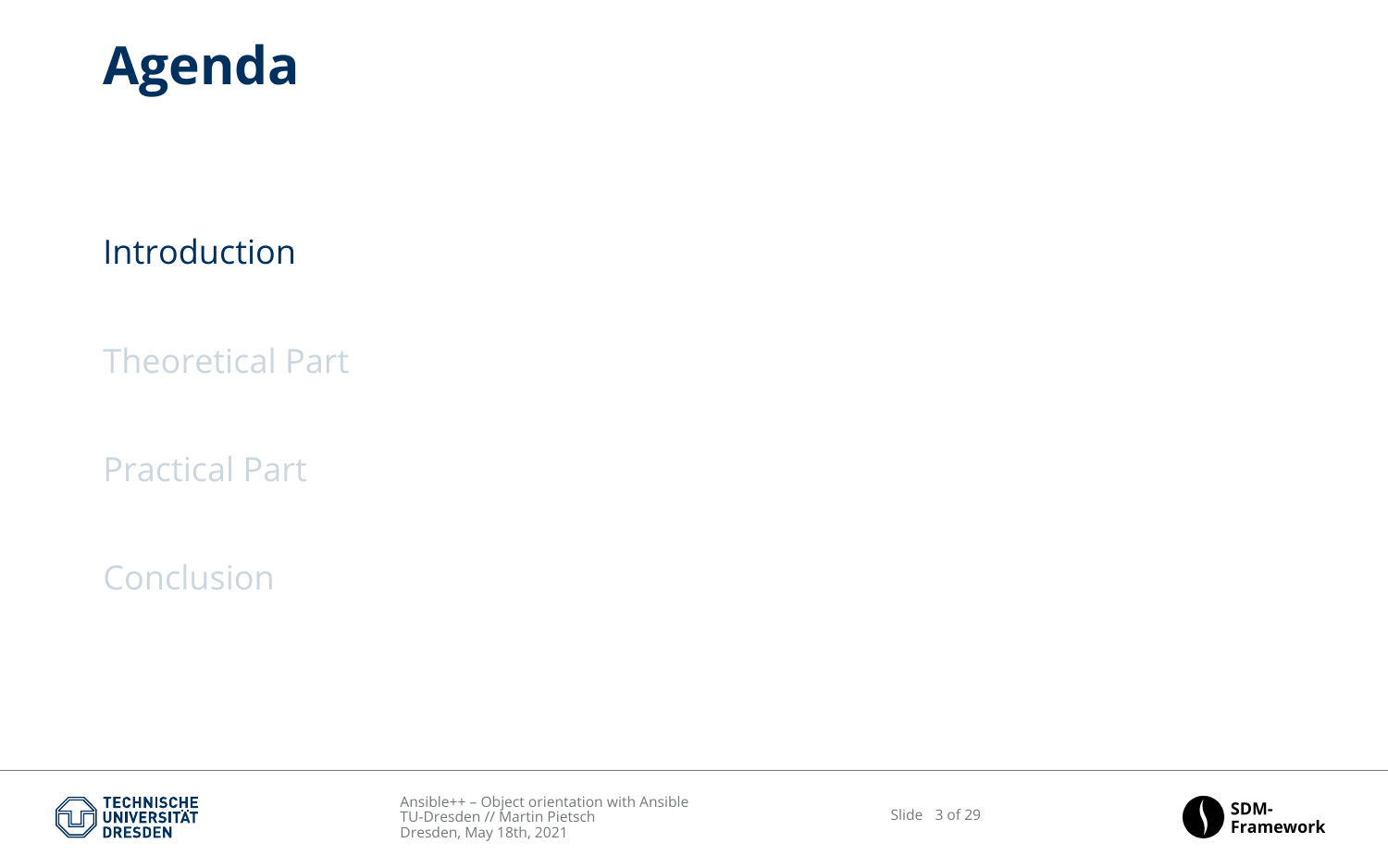## **About me**

- Martin Pietsch
- at the TU Dresden since 2005
- IT topics of interest:
	- Programming
	- Automation
	- Open Source
	- ...
- Co-organiser of the "Dresden OpenSource UserGroup" (DDOSUG)
	- Goal: a platform for everyone to get in touch with OpenSource
	- Social Media: Meetup, LinkedIn, Telegram and YouTube



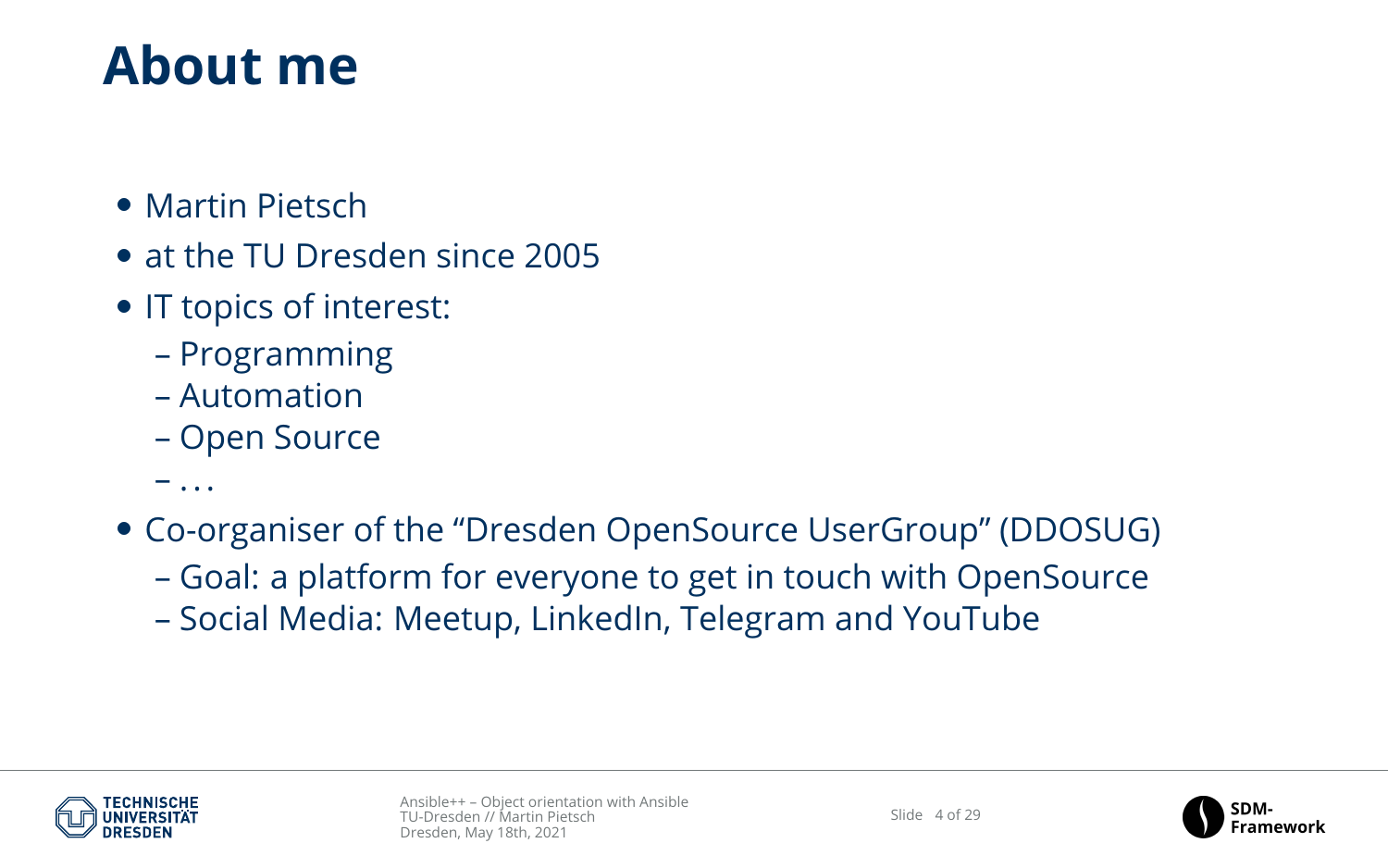## **TU Dresden**

- founded in 1828
- largest "Technische Universitäten" in Germany
- one of the "Universities of Excellence" (since 2012)
- member of "Dresden Concepts"
- 17 faculties in five schools with 124 disciplines
- 32.000 students and 8.300 employees
- central computer centre is called "ZIH"
	- provides the IT infrastructure and IT services
	- founding member of the Gauss Alliance





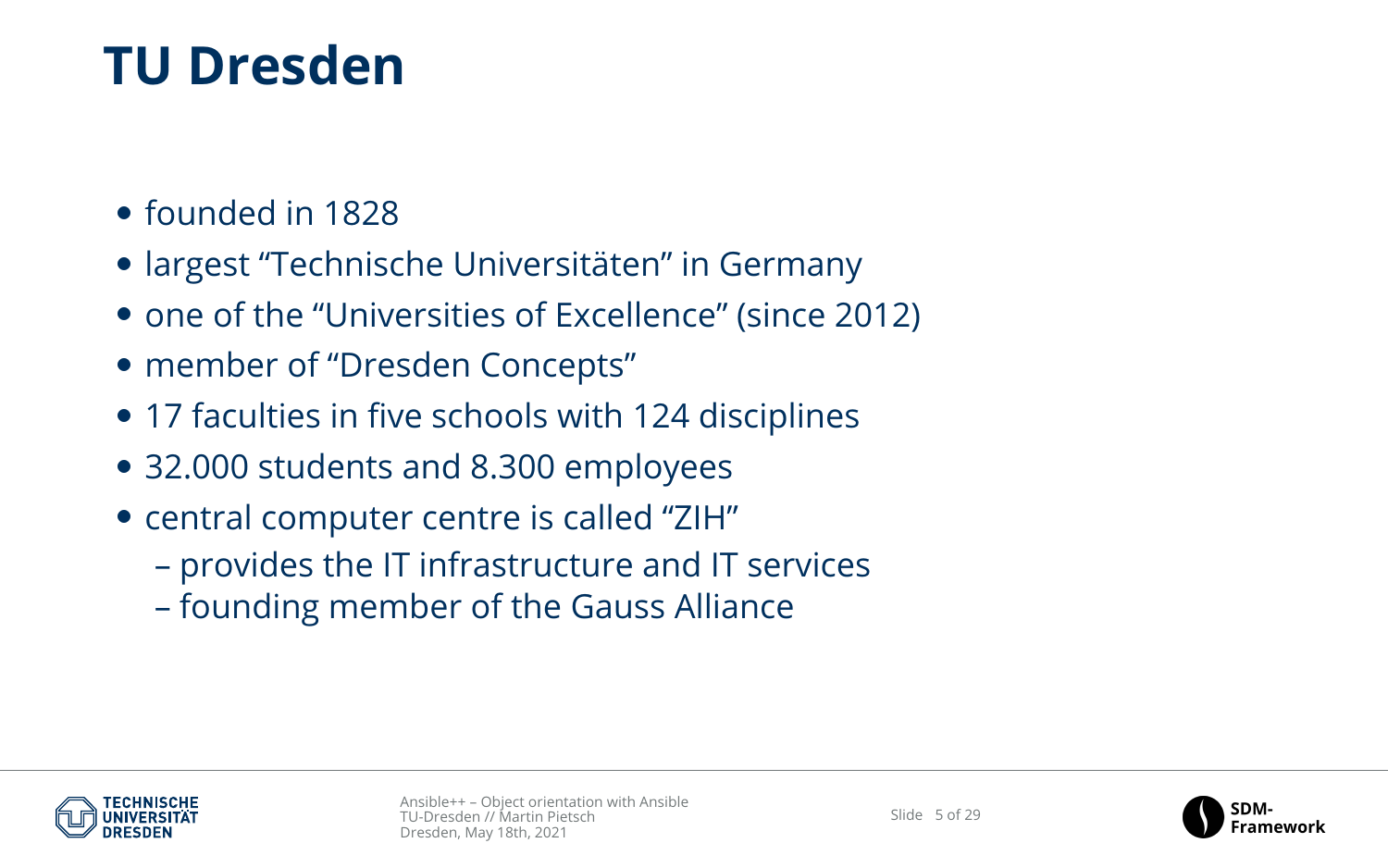<span id="page-5-0"></span>

[Introduction](#page-2-0)

### [Theoretical Part](#page-5-0)

[Practical Part](#page-12-0)

### [Conclusion](#page-14-0)



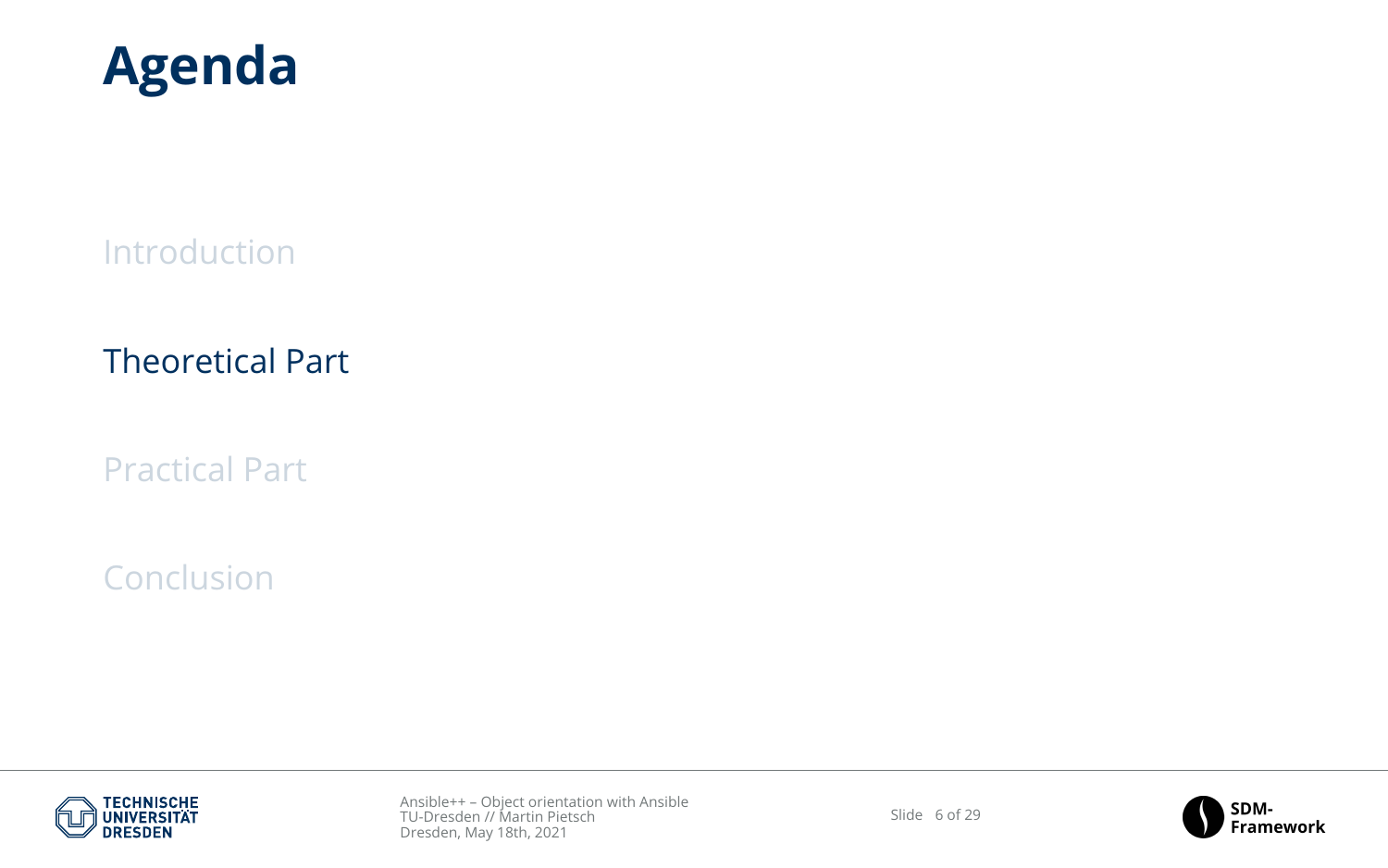# **Background**

- **S**imple **D**eploy- and **M**anagement (SDM)-Framework
- Start of development in 2016
- Diploma thesis in 2018
- Goals of the framework:
	- $\rightarrow$  ease-of-use
	- $\rightarrow$  modular and expandable components (roles)
	- $\rightarrow$  low number of playbooks
	- $\rightarrow$  platform-independent usage
	- $\rightarrow$  automation of installation, update and migration processes
- License: BSD-3-Clauses (mostly)
- Website: <https://sdm.mn.tu-dresden.de>



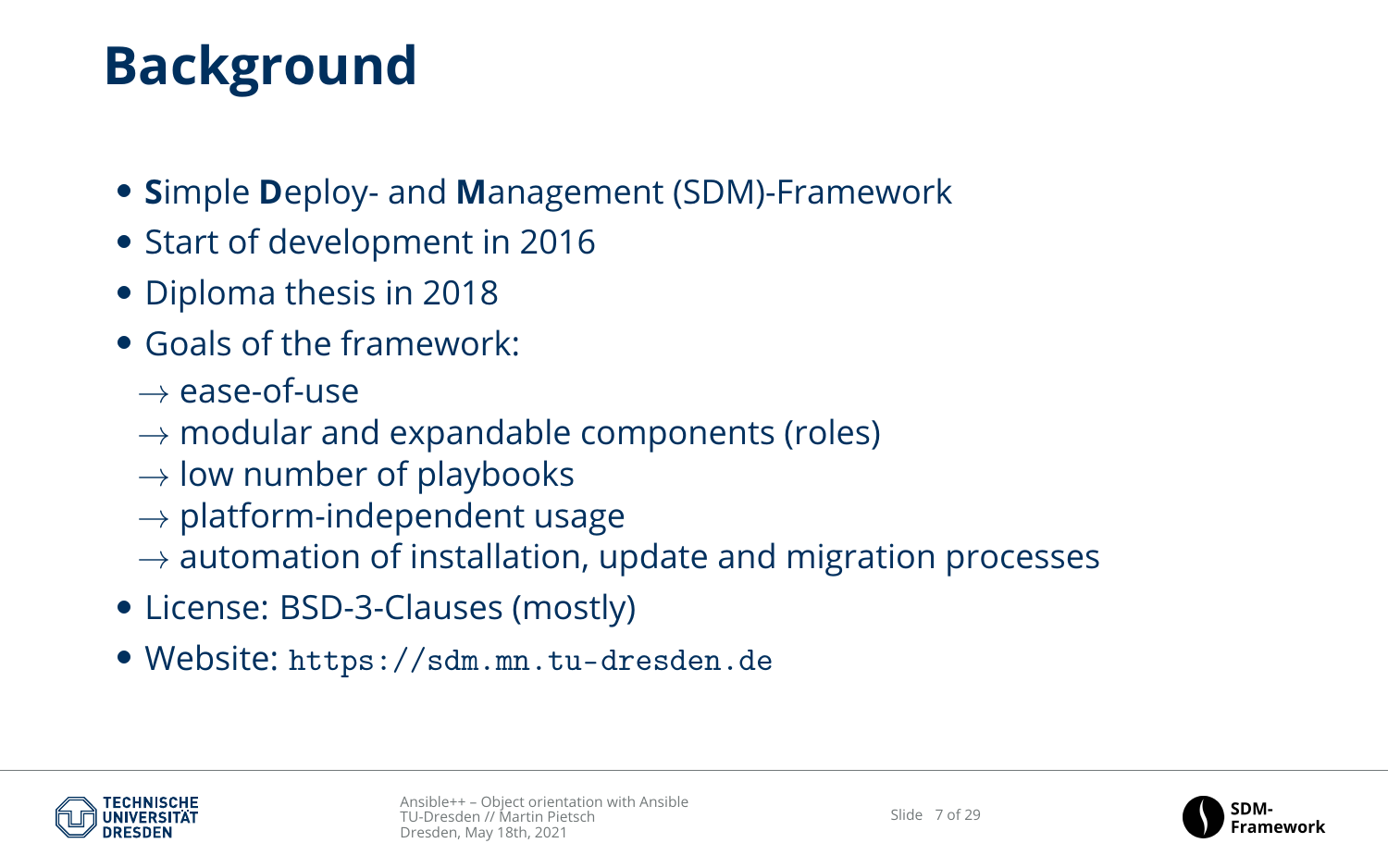# **Object orientation?**

- Ansible? Object orientation? Programming?
- Ansible is an interpreter like Shell, Basic, etc.
	- has control structures (loop, when, include, etc.)
	- $-$  play  $\equiv$  main routine
	- $-$  task  $=$  command
	- included tasks  $\equiv$  function / procedure
	- role ≡ class



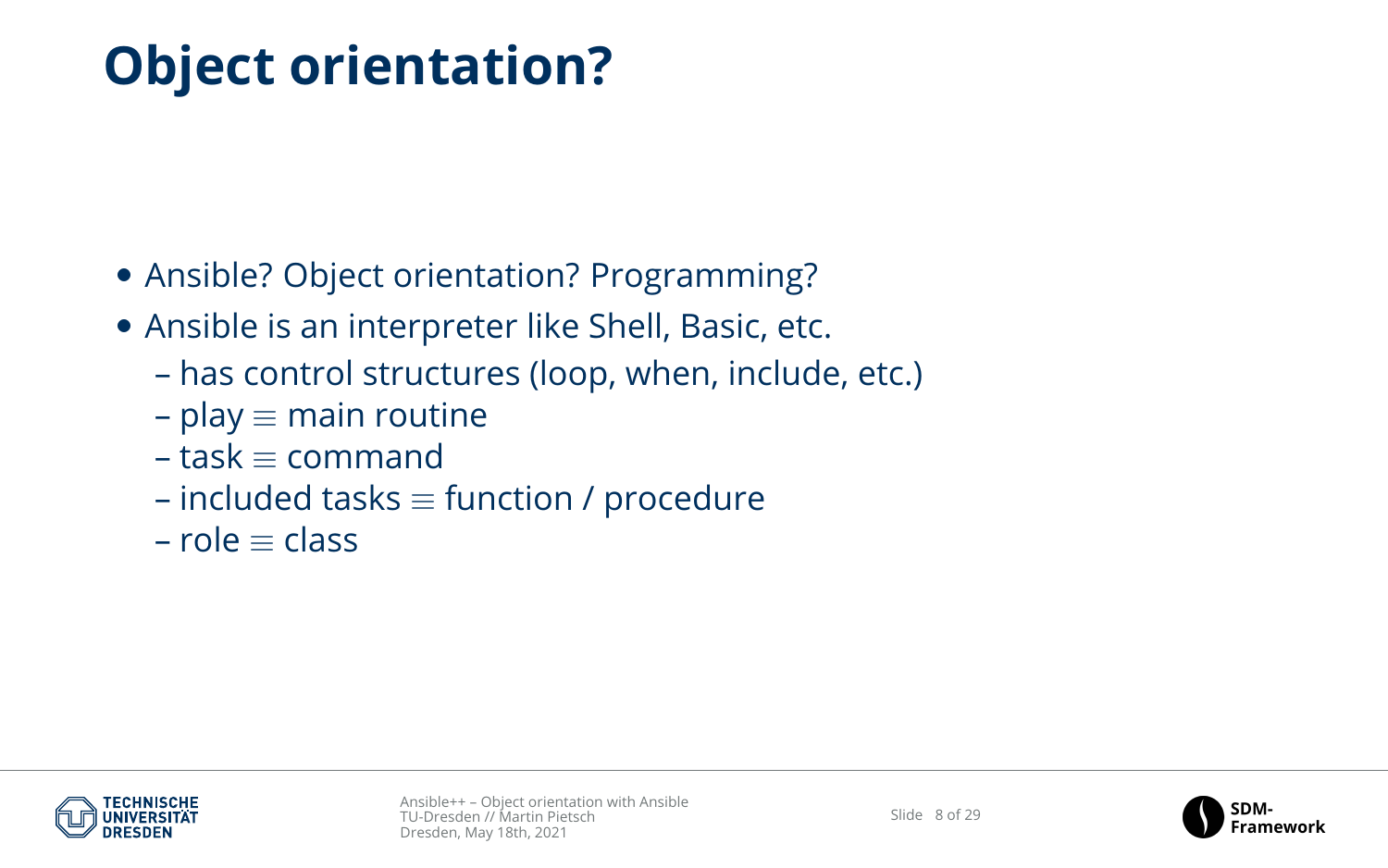## **Object orientation – What? and Why?**





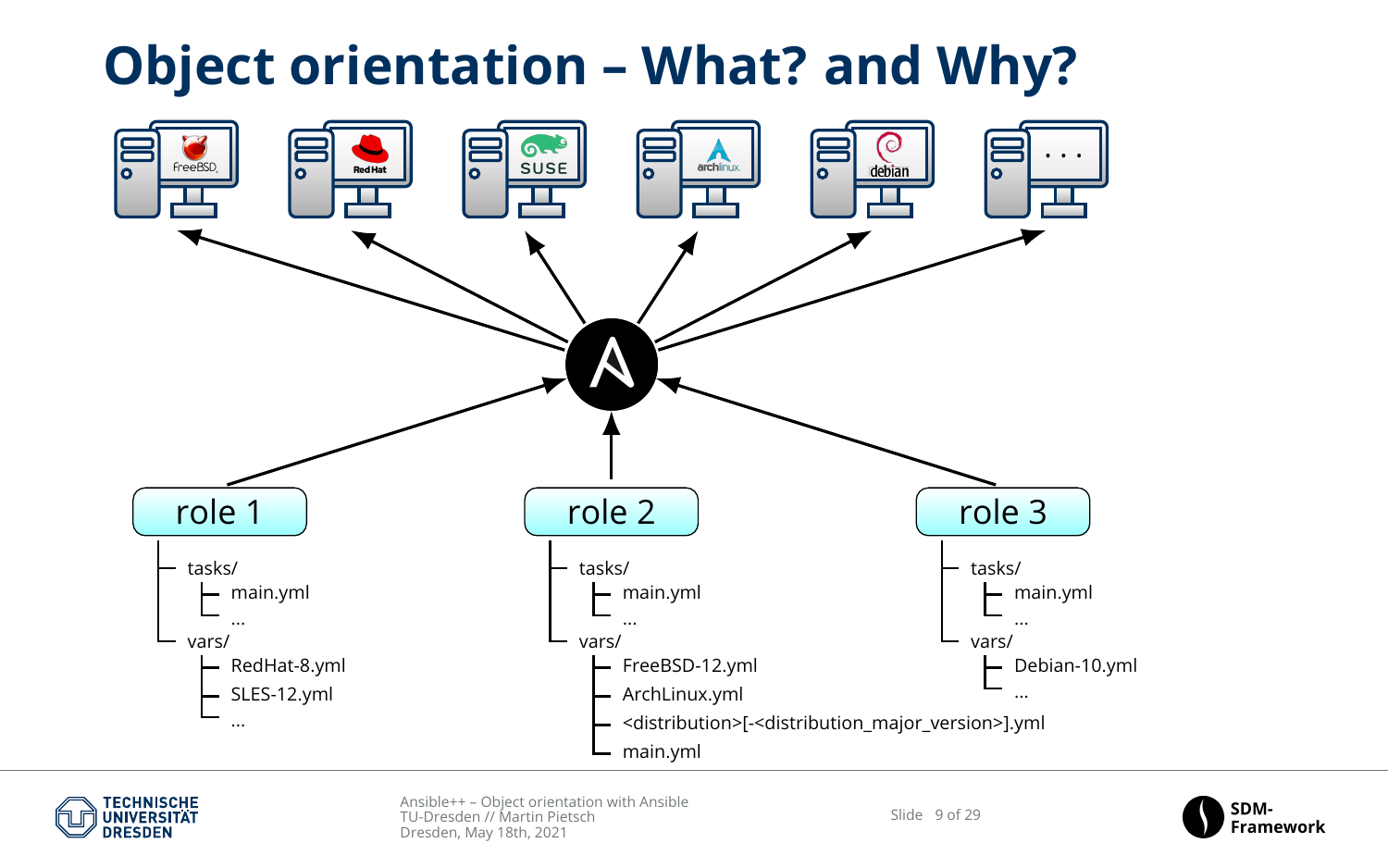## **Object orientation – What? and Why?**





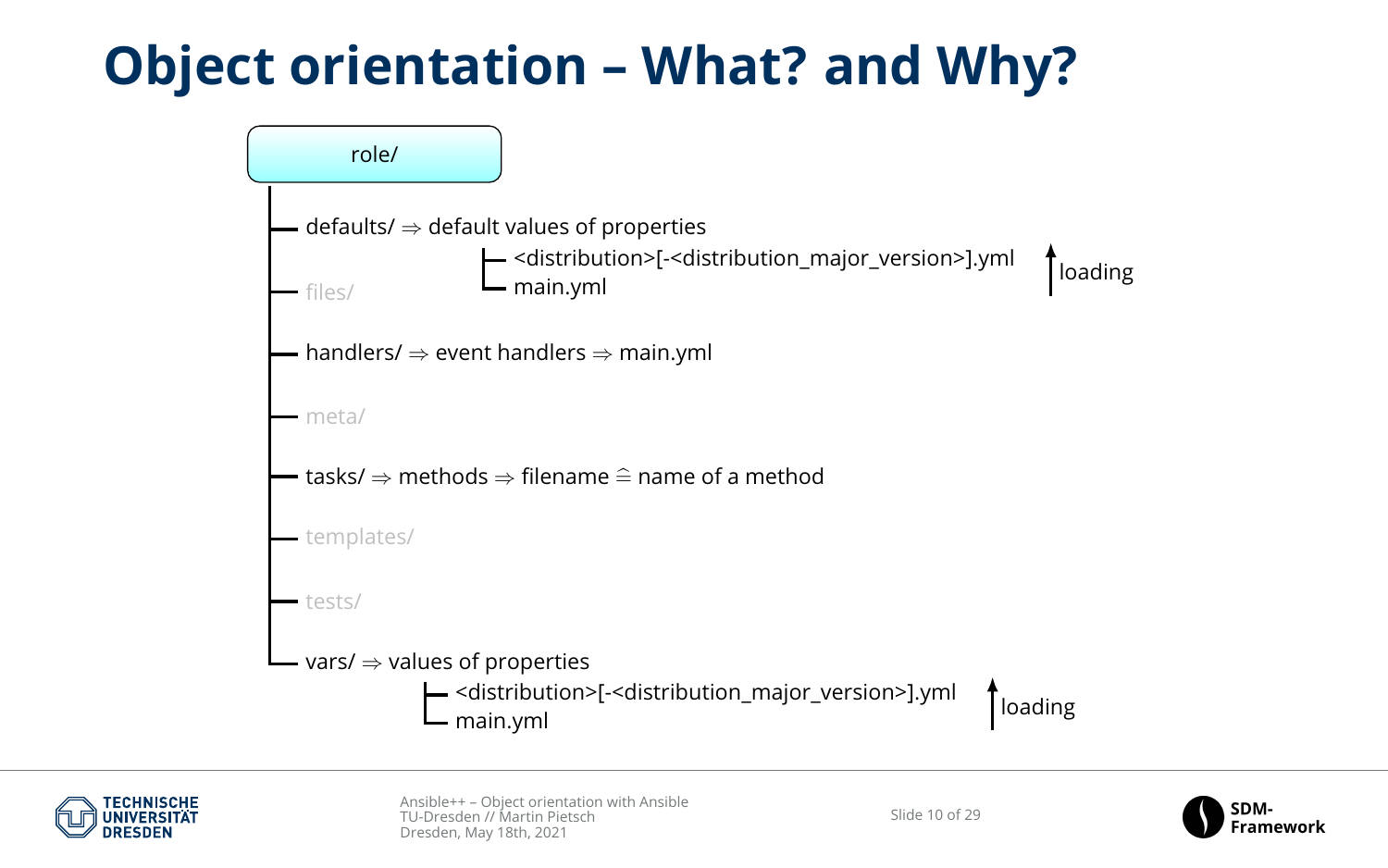## **Object orientation – What? and Why?**





Slide 11 of 29

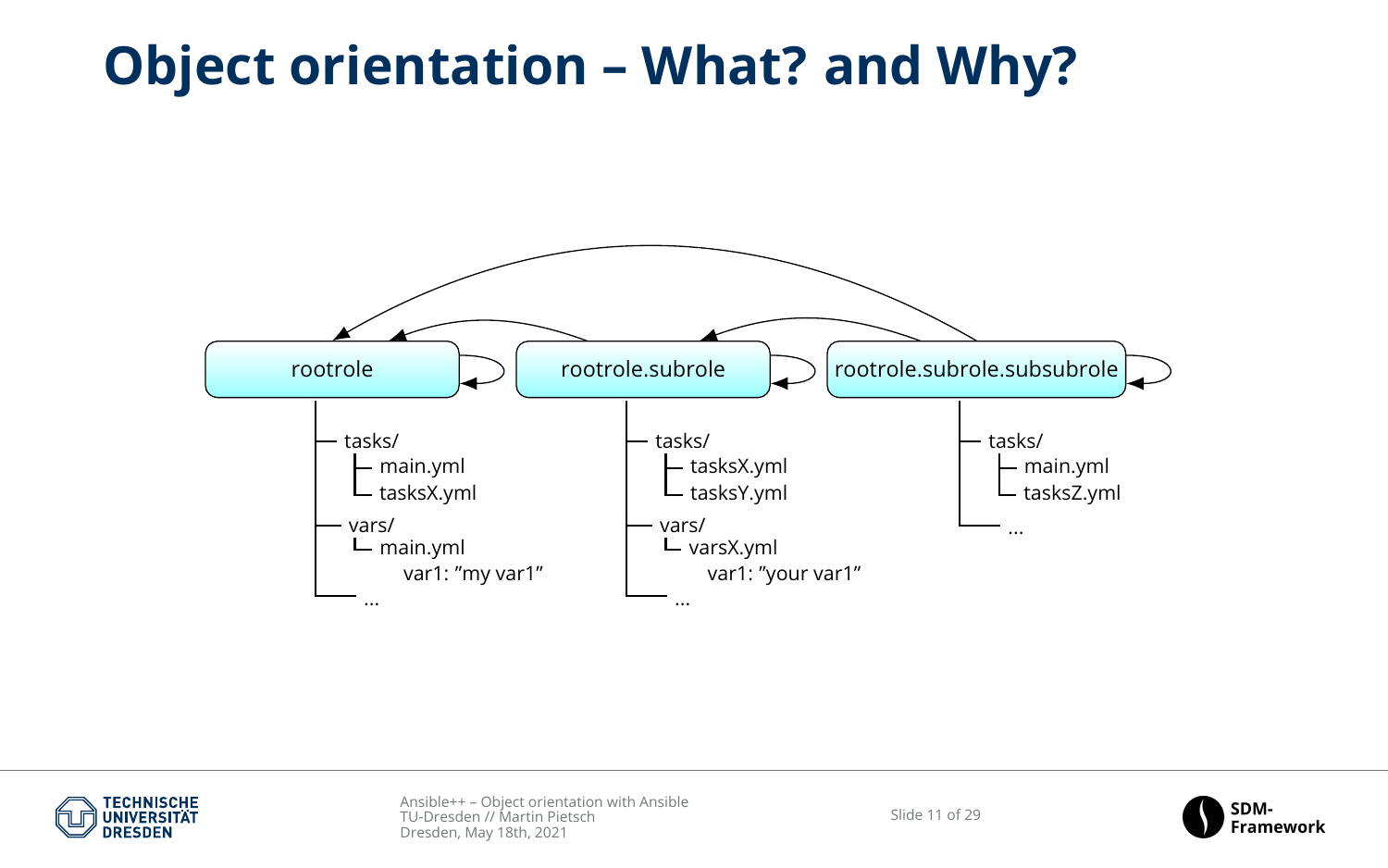# **Object orientation – How?**

### **native action plugins:**

- **include\_role** ⇒ includes [parent-]roles
- **include\_tasks** ⇒ includes [role-]tasks
- **include\_vars**, **set\_fact** ⇒ loads and set variable values

### **SDM plugins:**

- strategy: **sdmlinear**, **sdmfree** ⇒ loads tasks and adjust variables
- callback: **sdmoor** ⇒ realises object-oriented roles
- action plugins:
	- **► call role** ⇒ loads a role and executes tasks
	- $\triangleright$  **call tasks**  $\Rightarrow$  executes (inherited) tasks
	- **► load role vars, set role fact** ⇒ loads and set role variables





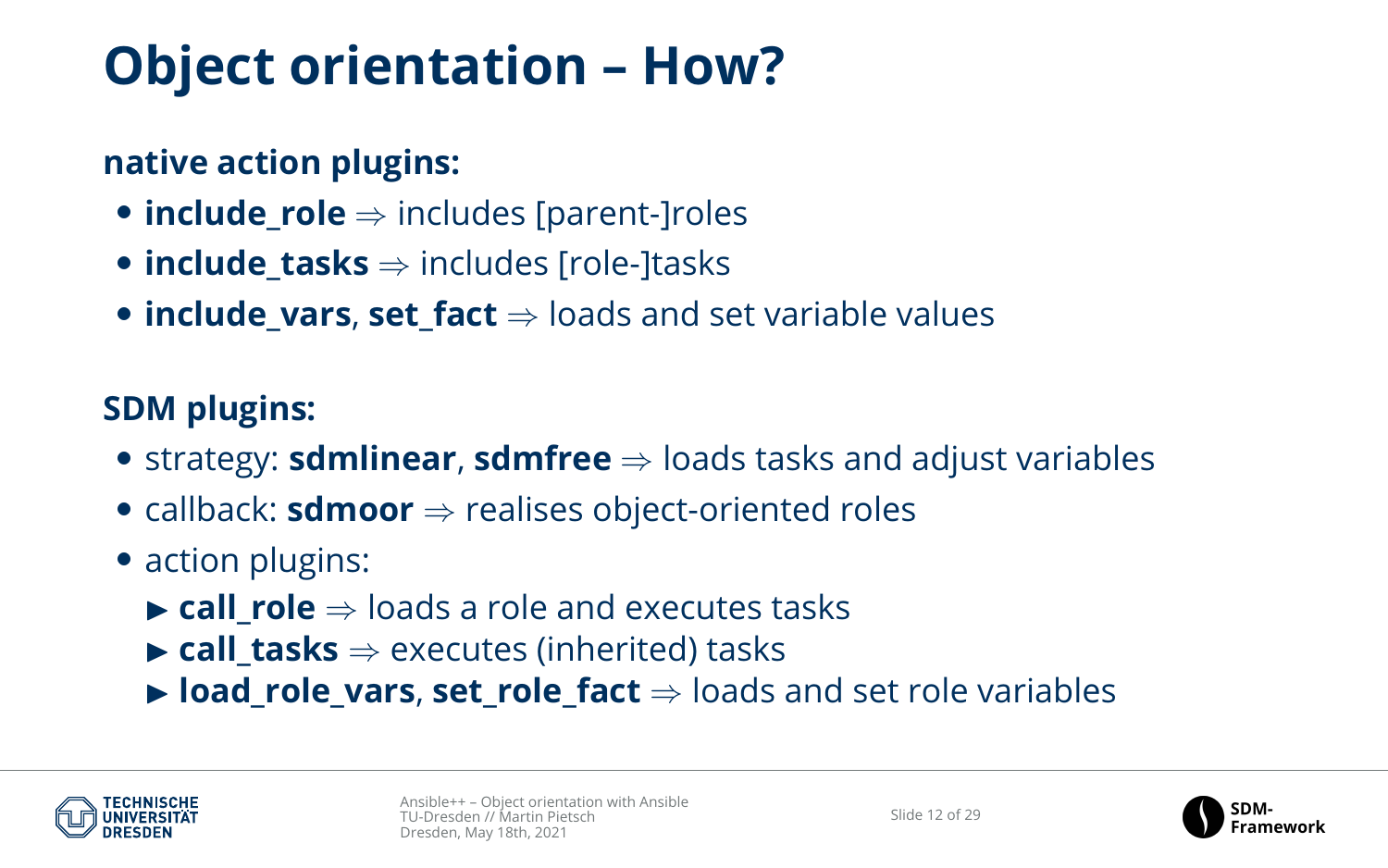<span id="page-12-0"></span>

[Introduction](#page-2-0)

[Theoretical Part](#page-5-0)

[Practical Part](#page-12-0)

[Conclusion](#page-14-0)



Slide 13 of 29

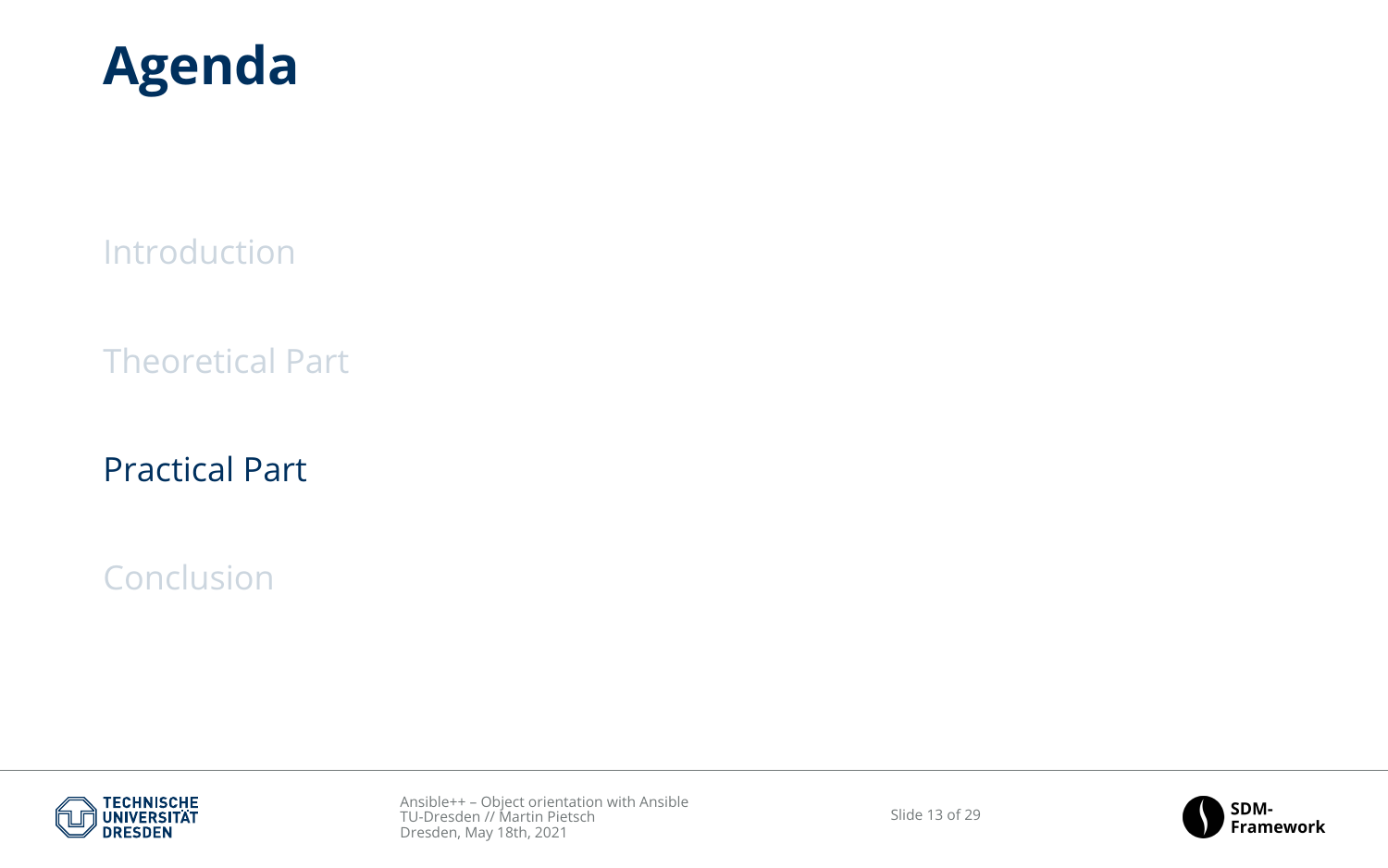# **Practical part!**



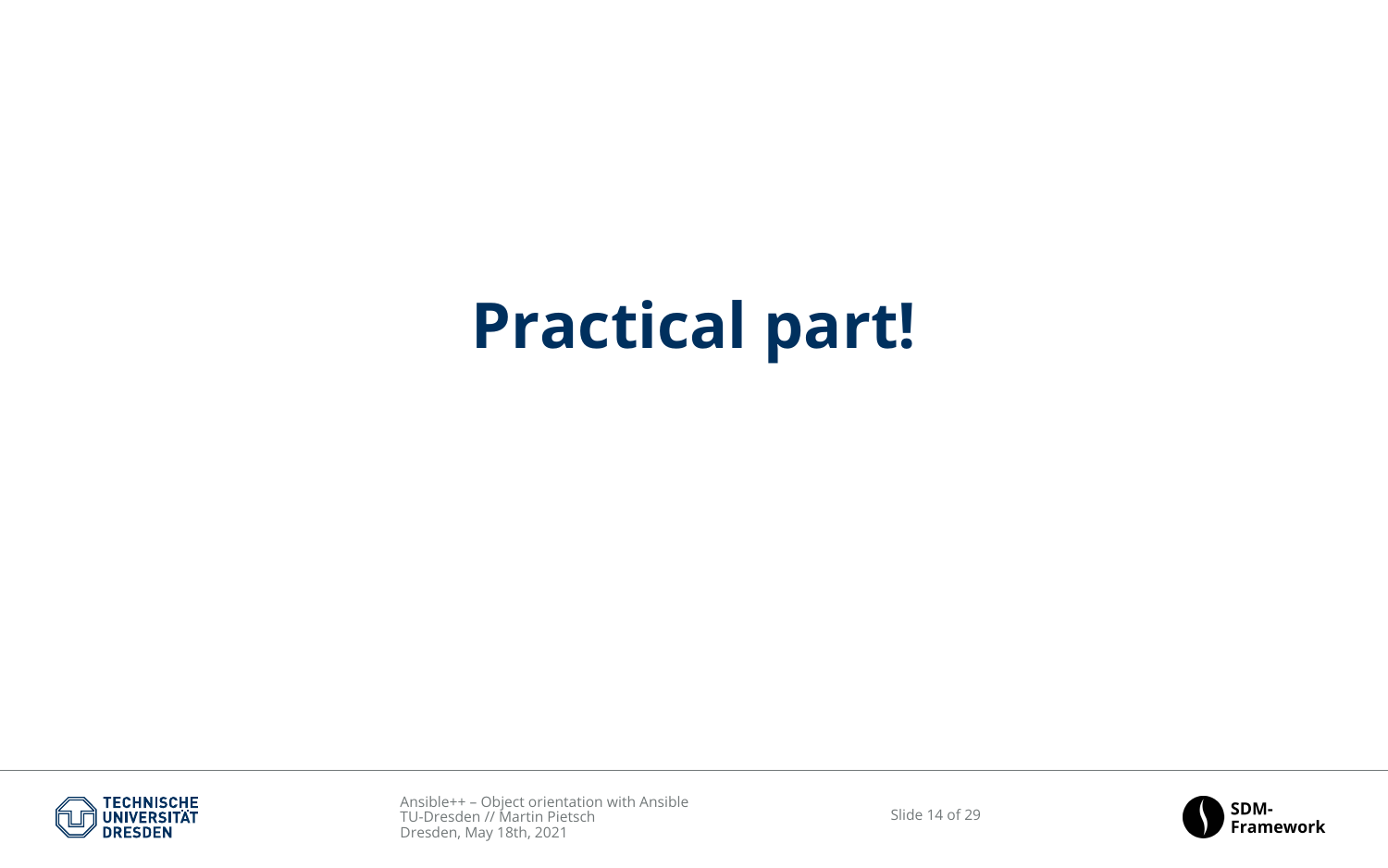<span id="page-14-0"></span>

[Introduction](#page-2-0)

[Theoretical Part](#page-5-0)

[Practical Part](#page-12-0)

### [Conclusion](#page-14-0)



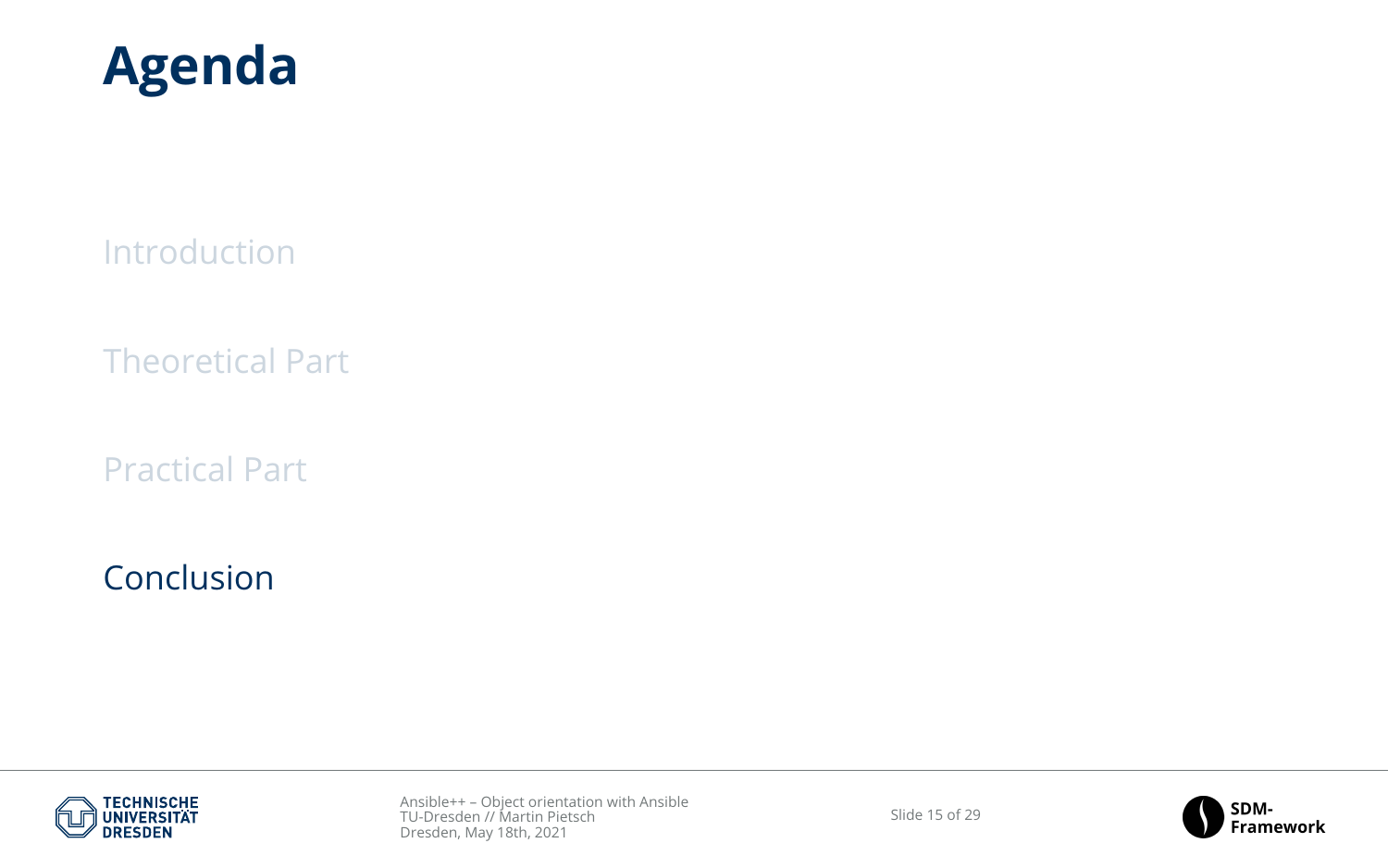## **Conclusion**

- (currently) no object orientation supported by Ansible
- advantages of this approach
	- clear structure
	- faster development
	- more fexibility
	- better collaboration
- disadvantages of this approach
	- learning curve is steeper
	- additional plugins necessary





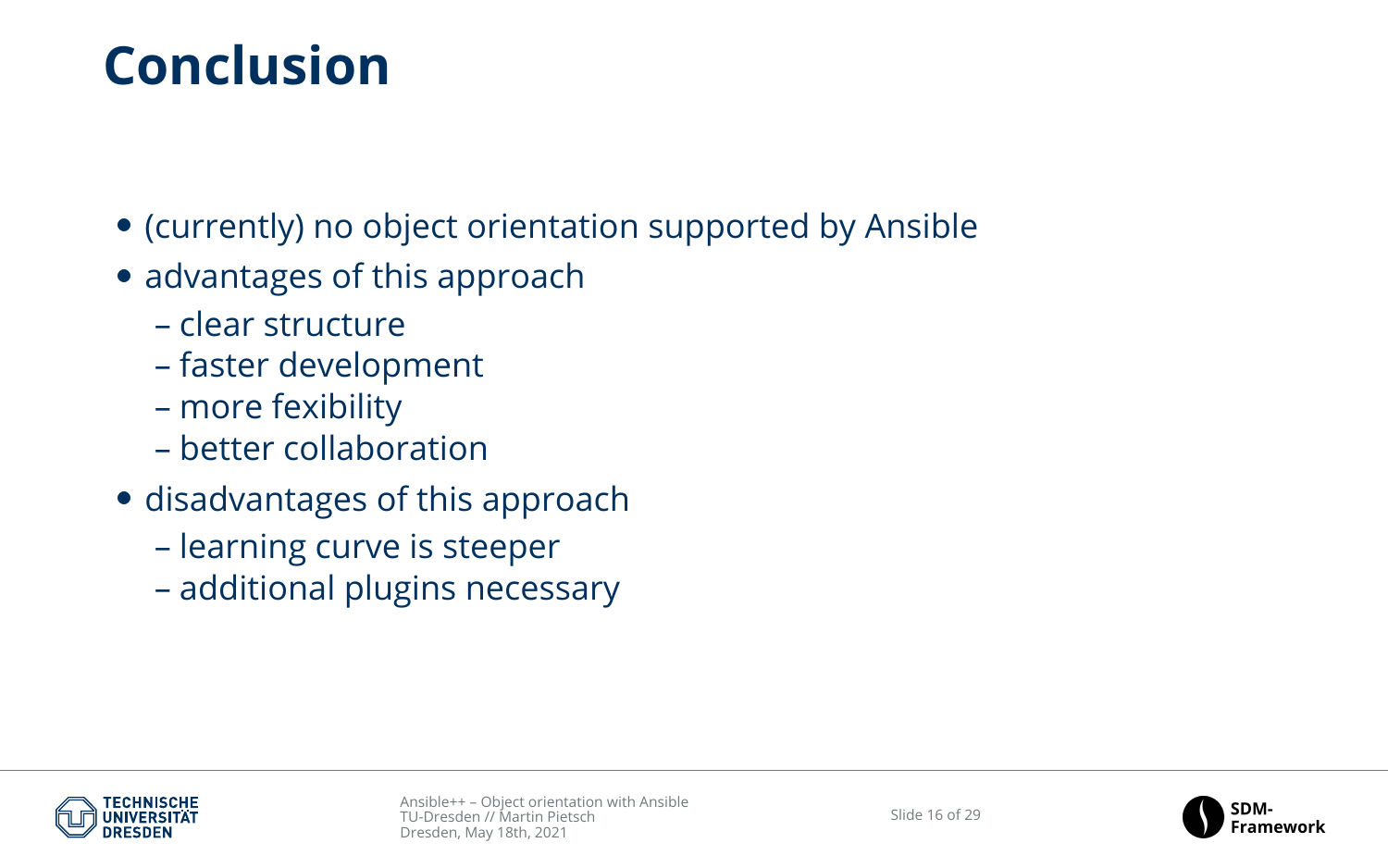# **Thanks for your interest!**



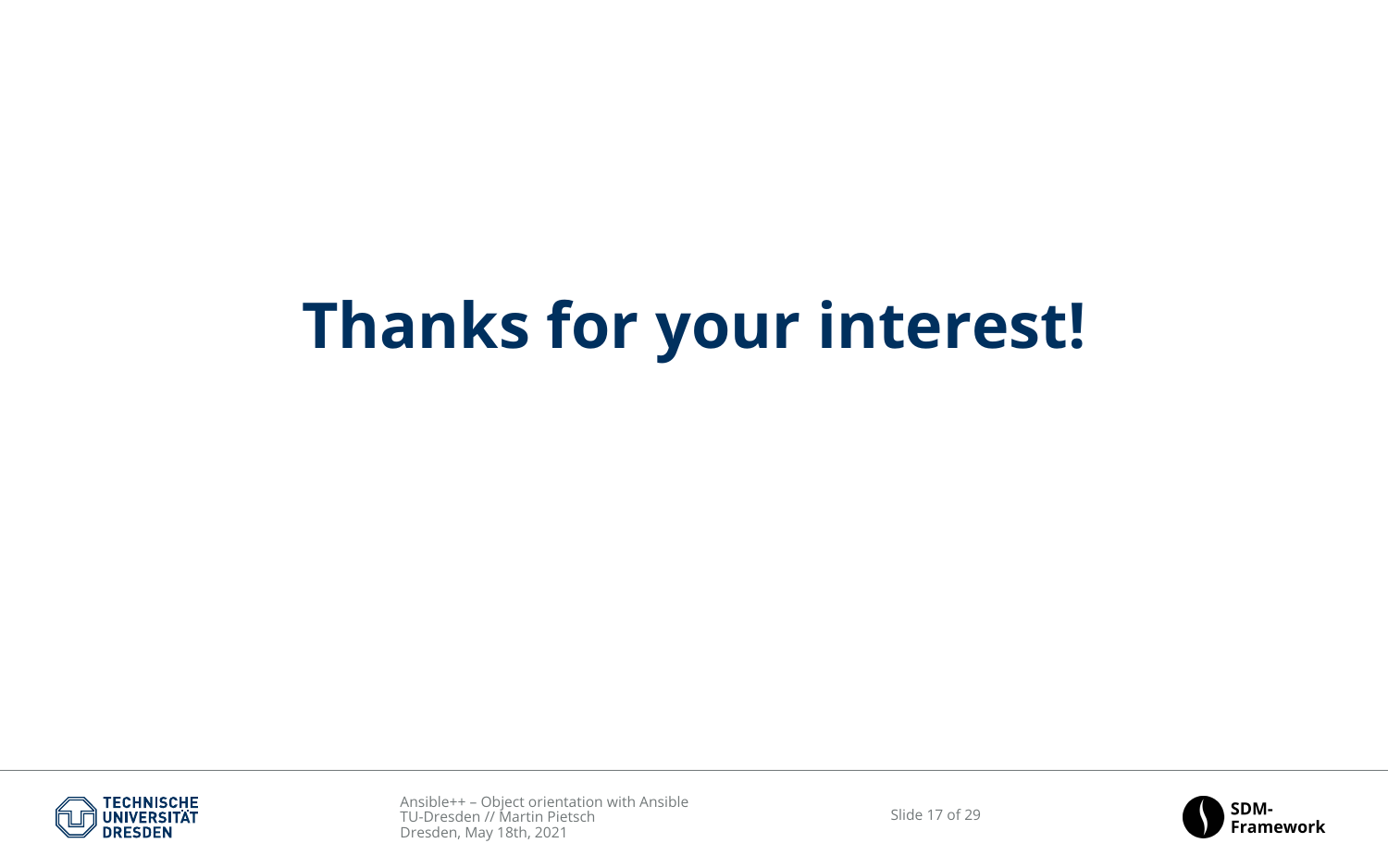## **Why? - A simple example Initial situation**



**Customer 1 Customer 2 Customer 3**





"We need a webserver based on nginx with SSL- and PHP-Support."

"We need a webserver based on Apache HTTPD without SSL-Support, but with PHP-Support."

"We need a webserver based on lighttpd without SSL- and PHP-Support."



Slide 18 of 20

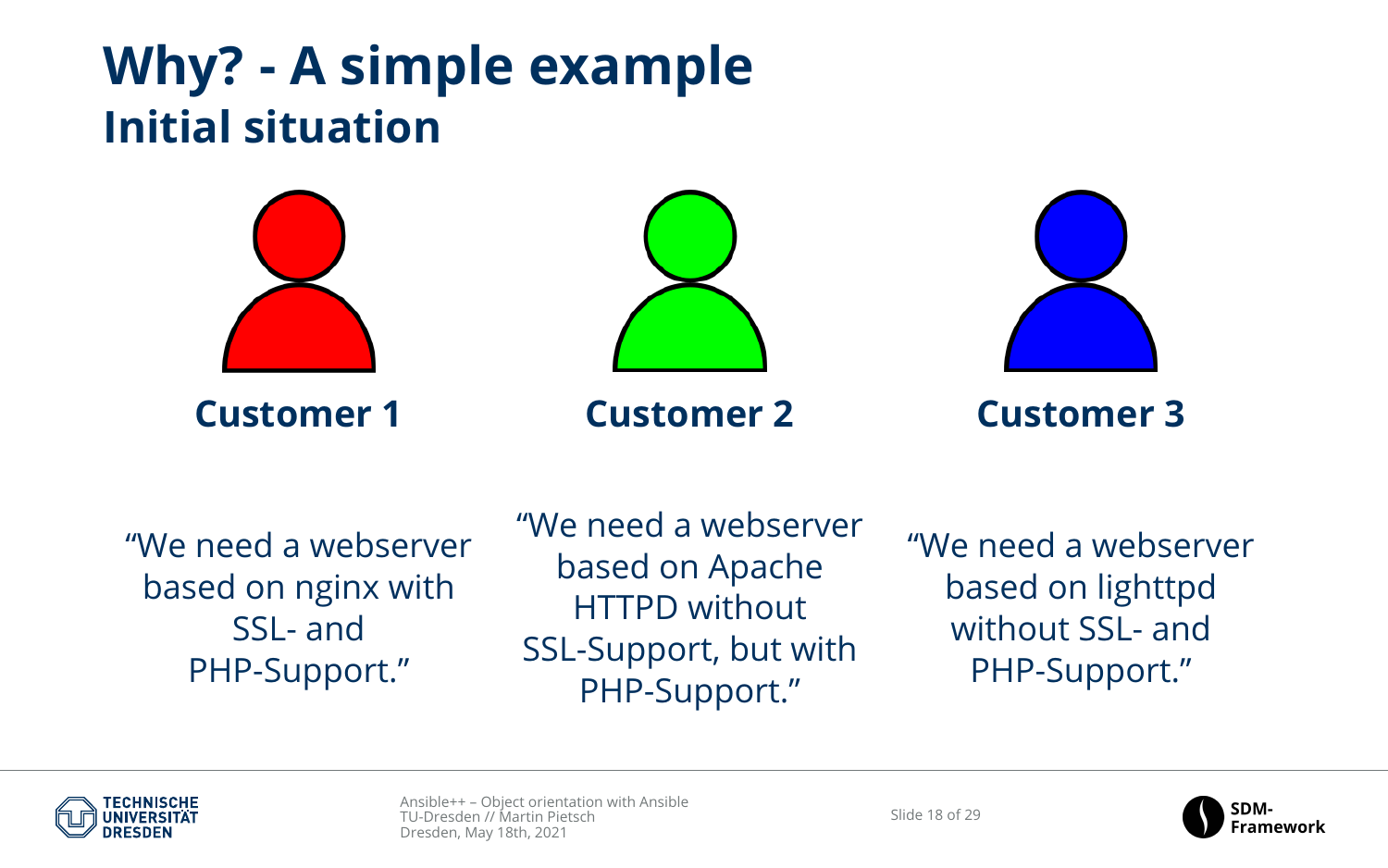## **Why? - A simple example Solution 1: single playbook or role**





Slide 19 of 29

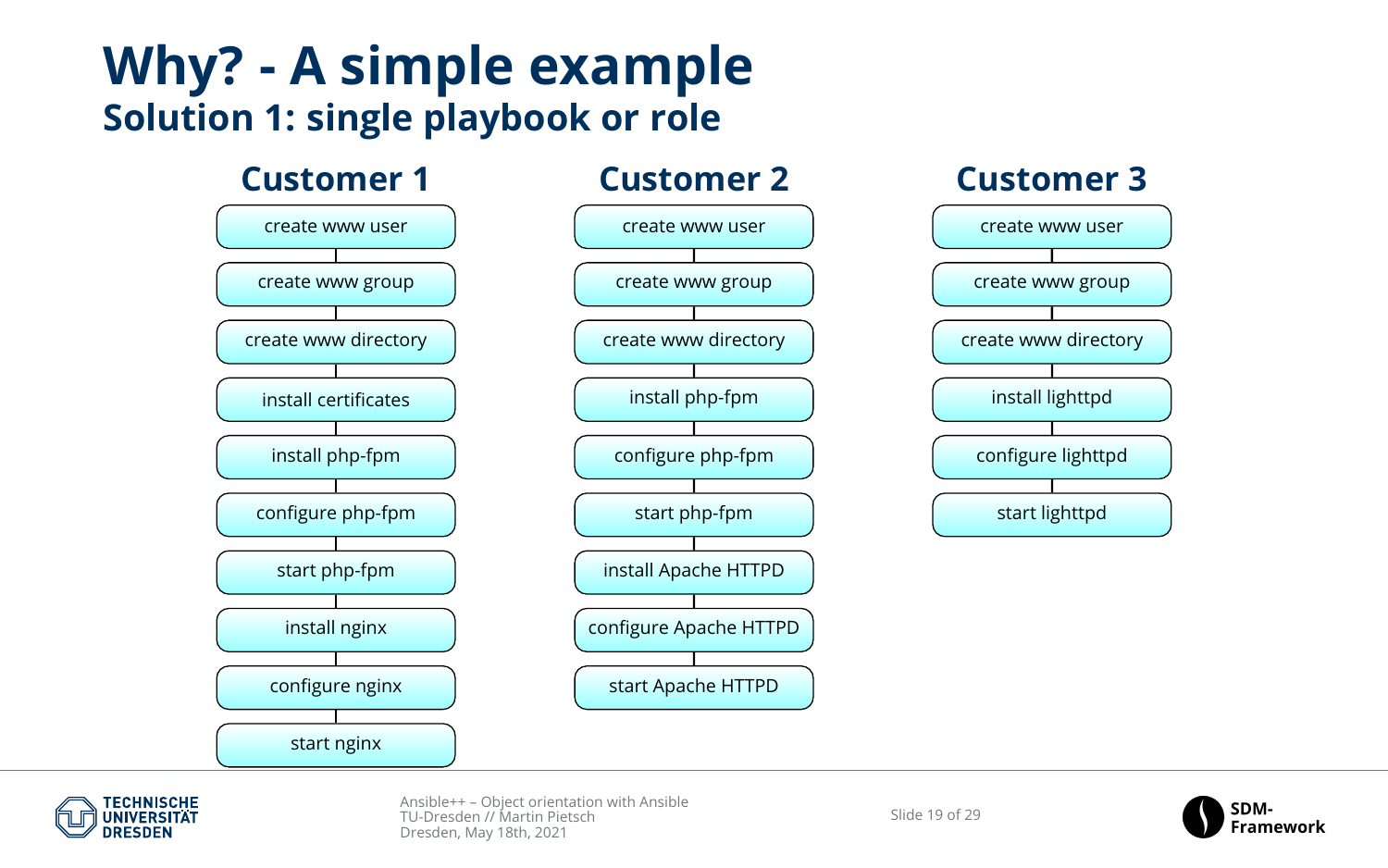# **Why? - A simple example**

**Solution 1: single playbook or role**

- Advantages:
	- very individual
- Disadvantages:
	- inflexible
	- high maintenance effort
	- many redundant tasks
- Risks:
	- Content can become confusing.
	- inconsistent variables complicate interchangeability
	- Extensibility can become more difficult.



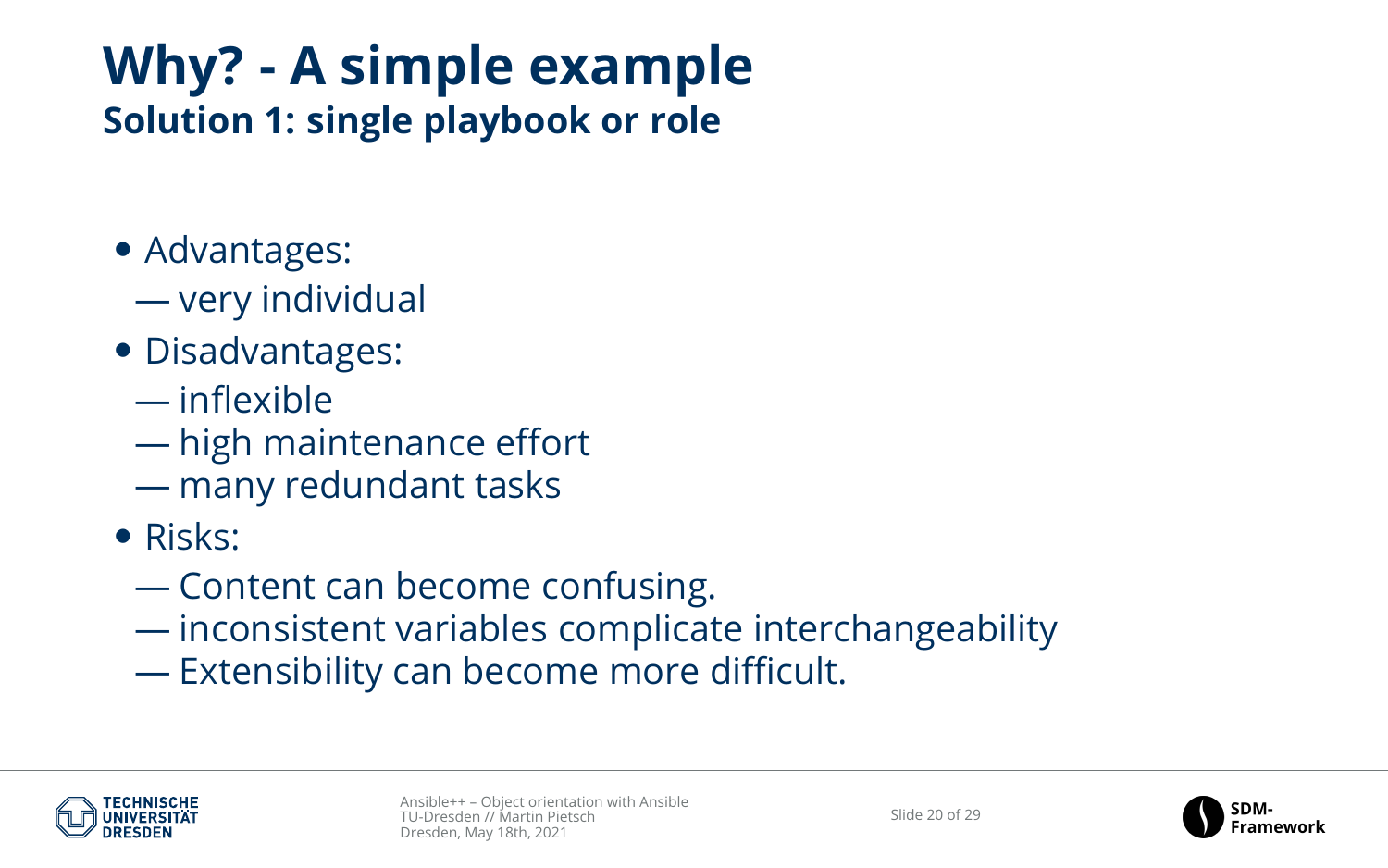## **Why? - A simple example Solution 2: split software in different roles**



with\_php: [true|false]



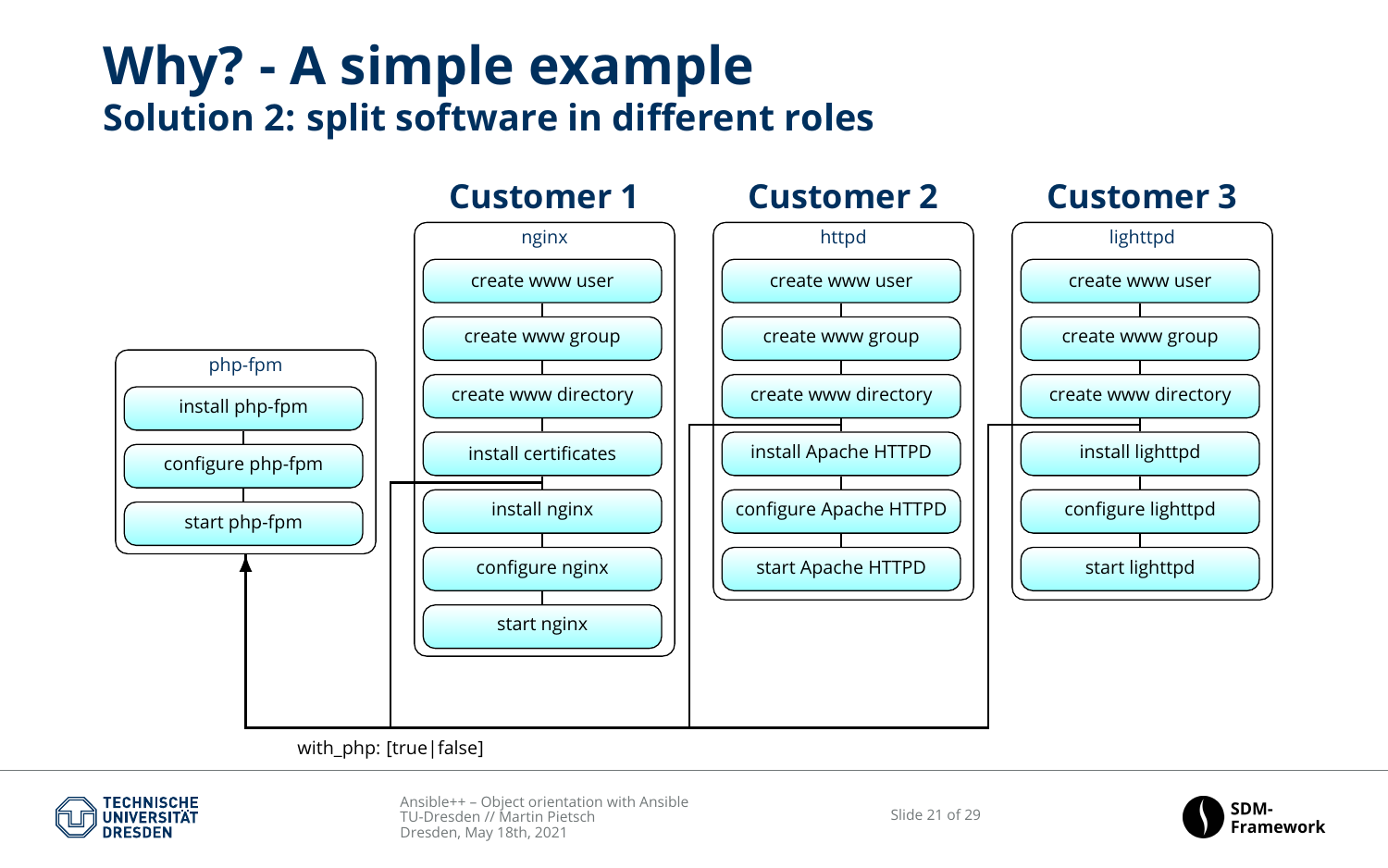# **Why? - A simple example**

**Solution 2: split software in different roles**

- Advantages:
	- more modular than solution 1
	- easier to maintain than solution 1
- Disadvantages:
	- high maintenance effort
	- many redundant tasks
- Risks:
	- Content can become confusing.
	- inconsistent variables complicate interchangeability
	- Extensibility can become more difficult.



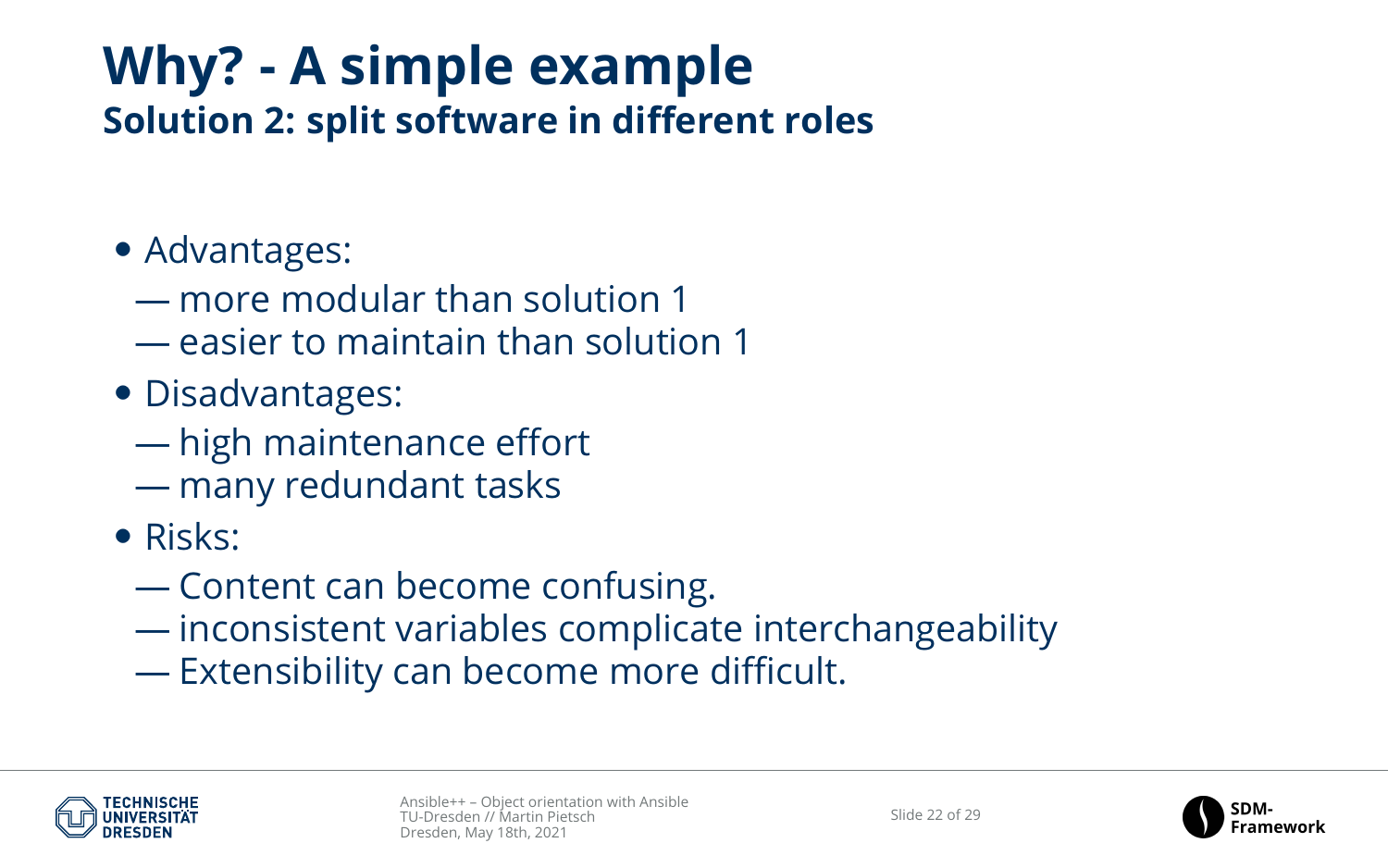## **Why? - A simple example Solution 3: split software and software-independent tasks in different roles**





Slide 22 of 29

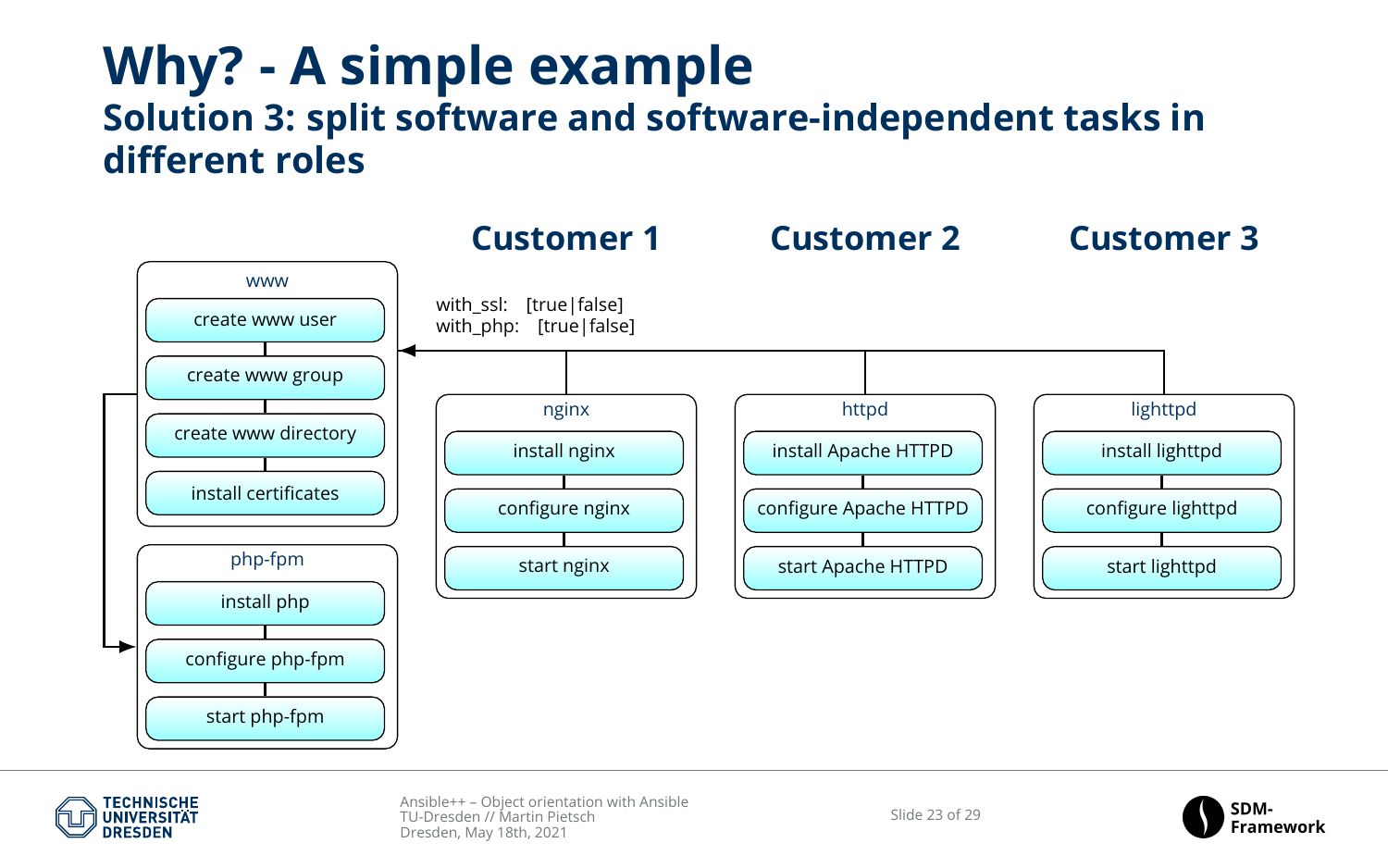# **Why? - A simple example**

### **Solution 3: split software and software-independent tasks in different roles**

- Advantages:
	- a good modularity
	- easy to maintain
- Disadvantages:
	- few redundant tasks
- Risks:
	- Relations between roles can become confusing.



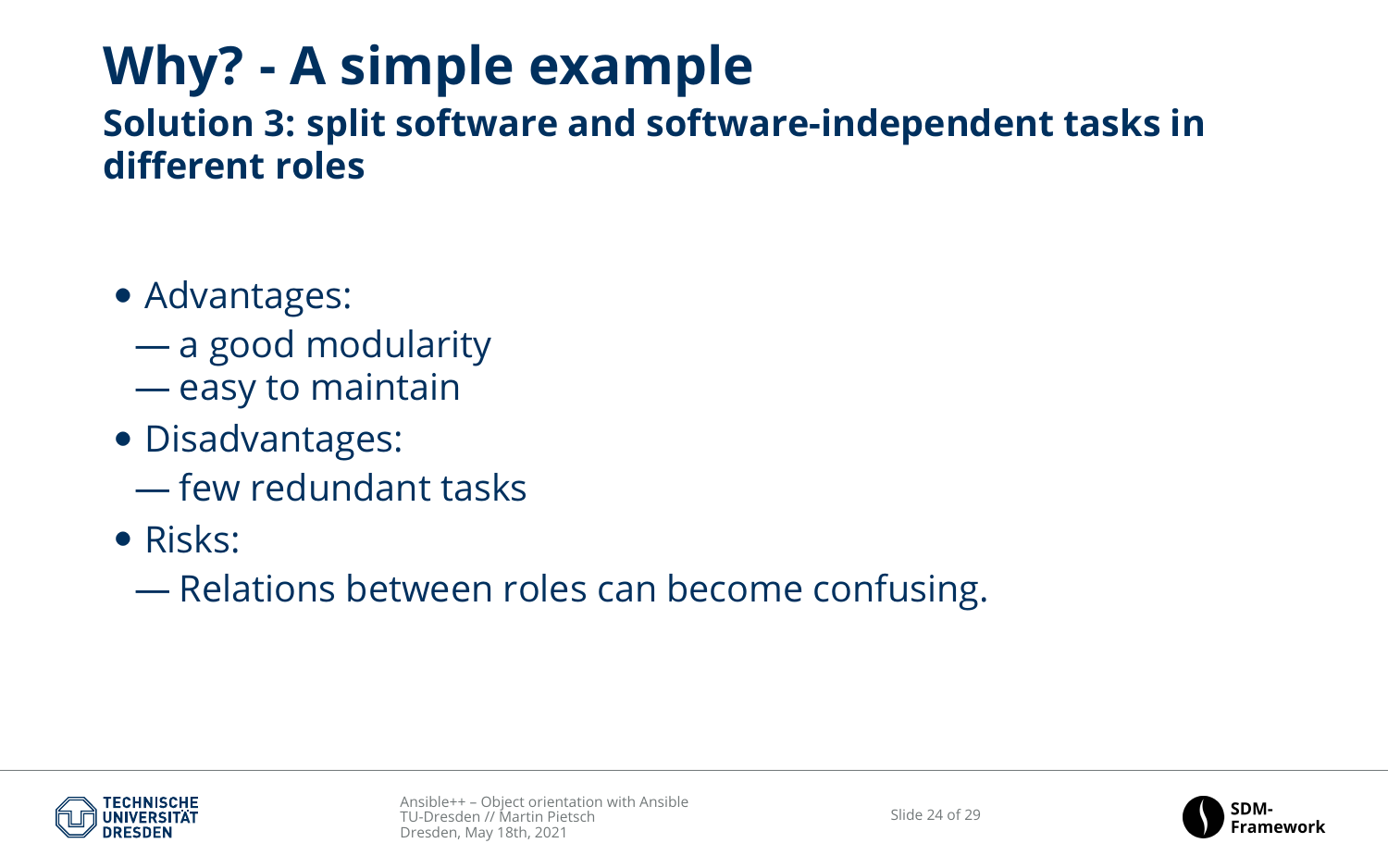## **Why? - A simple example Solution 4: split software, software-independent and common software tasks in different roles**





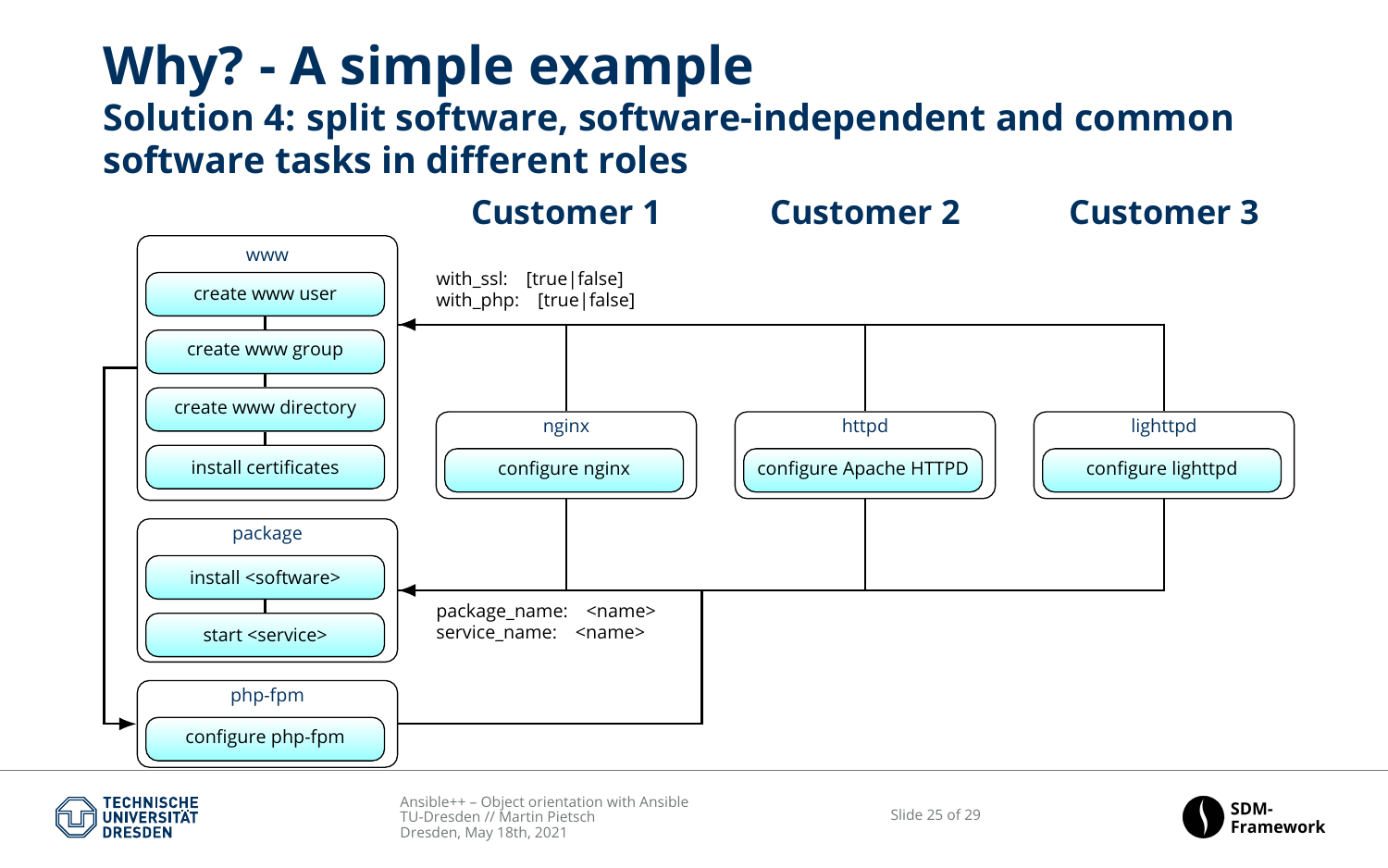# **Why? - A simple example**

**Solution 4: split software, software-independent and common software tasks in different roles**

- Advantages:
	- best modularity
	- easy to maintain
- Risks:
	- Relations between roles can become confusing.
	- Roles can overwrite each other's variables.



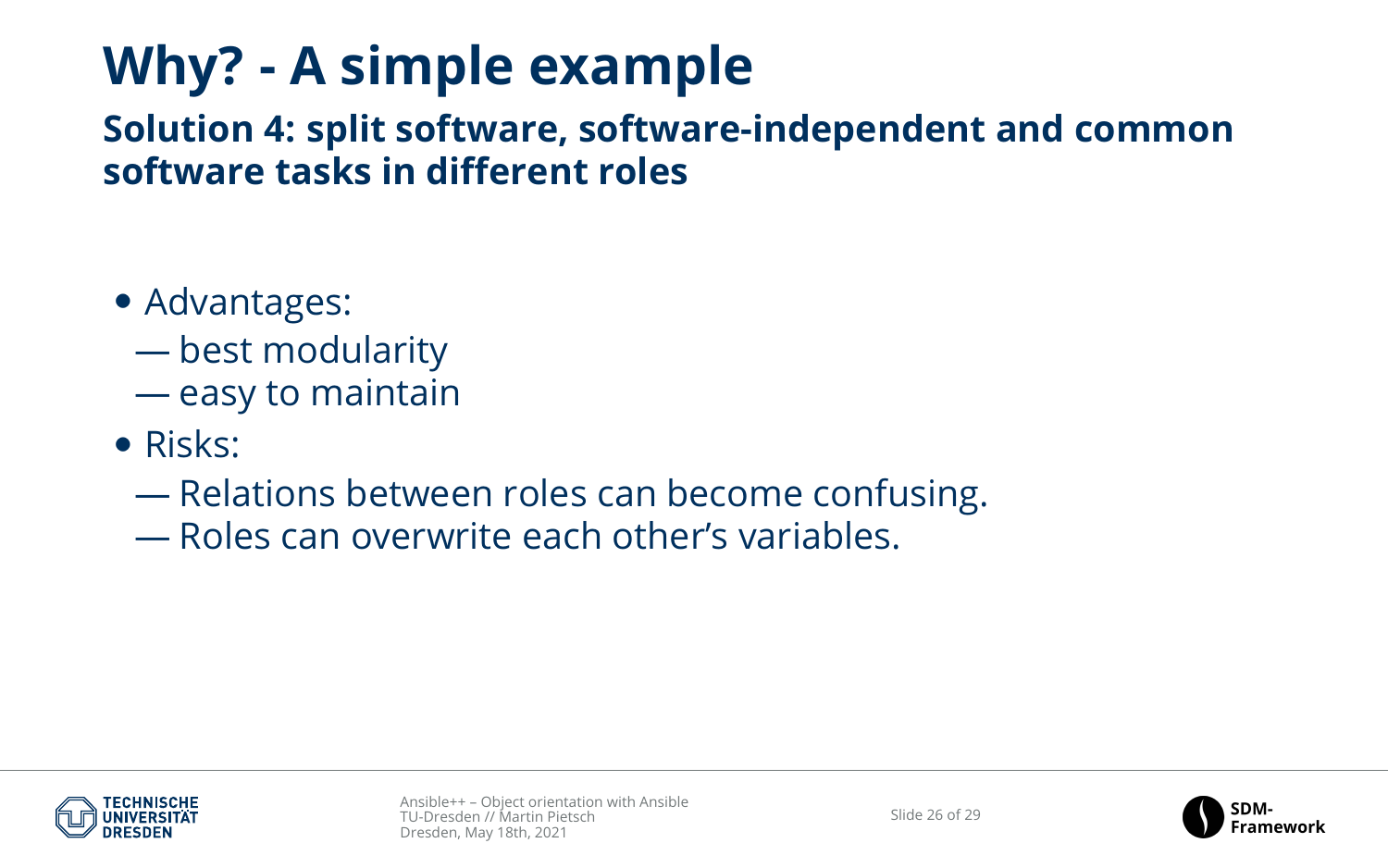## **Why? - A simple example Solution 5: Convert solution 4 to the SDM object oriented approach**





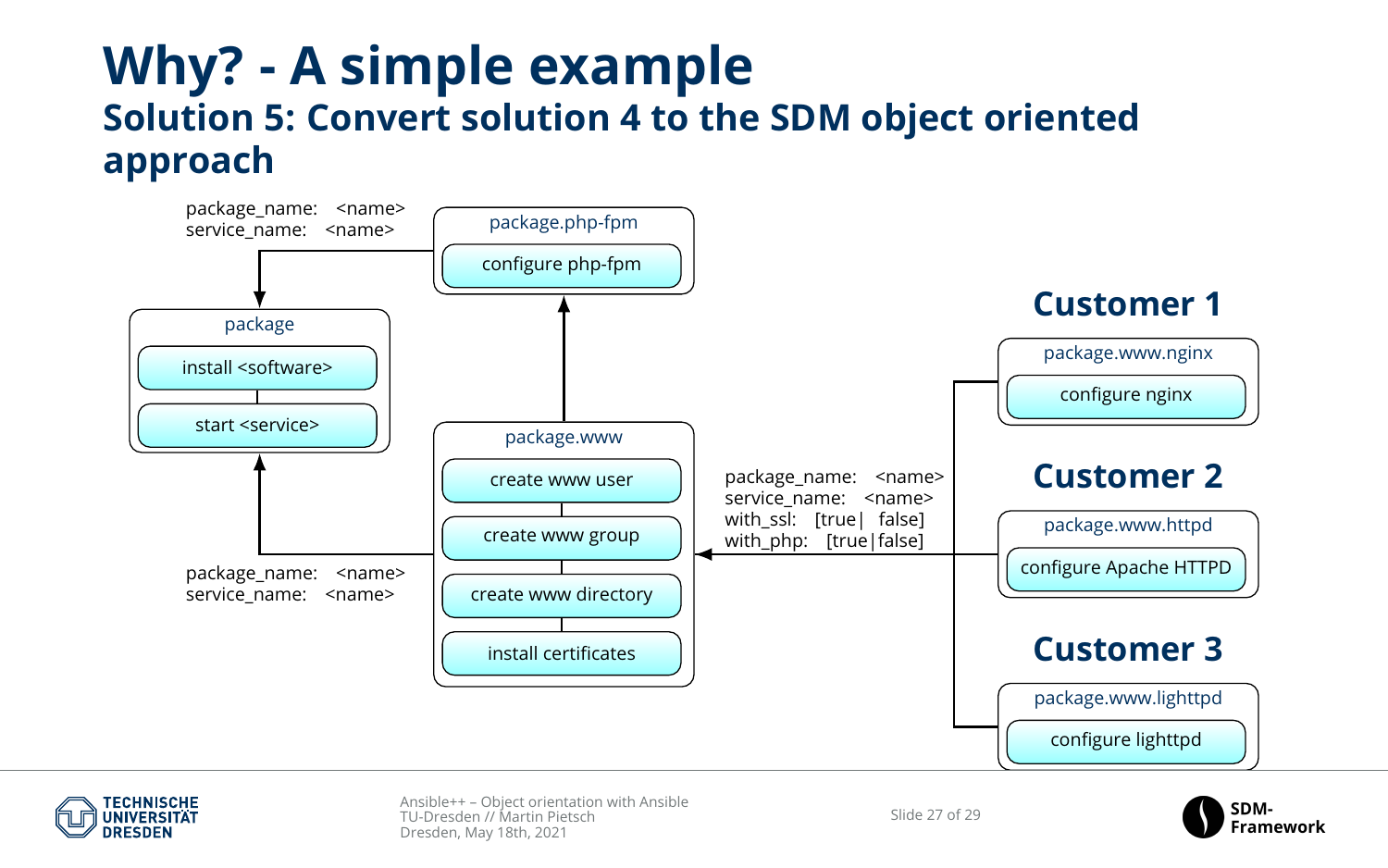# **Why? - A simple example**

### **Solution 5: Convert solution 4 to the SDM object oriented approach**

- Advantages:
	- best modularity
	- easy to maintain
	- clear structure
- Disadvantages:
	- learning curve is steeper
	- additional plugins necessary